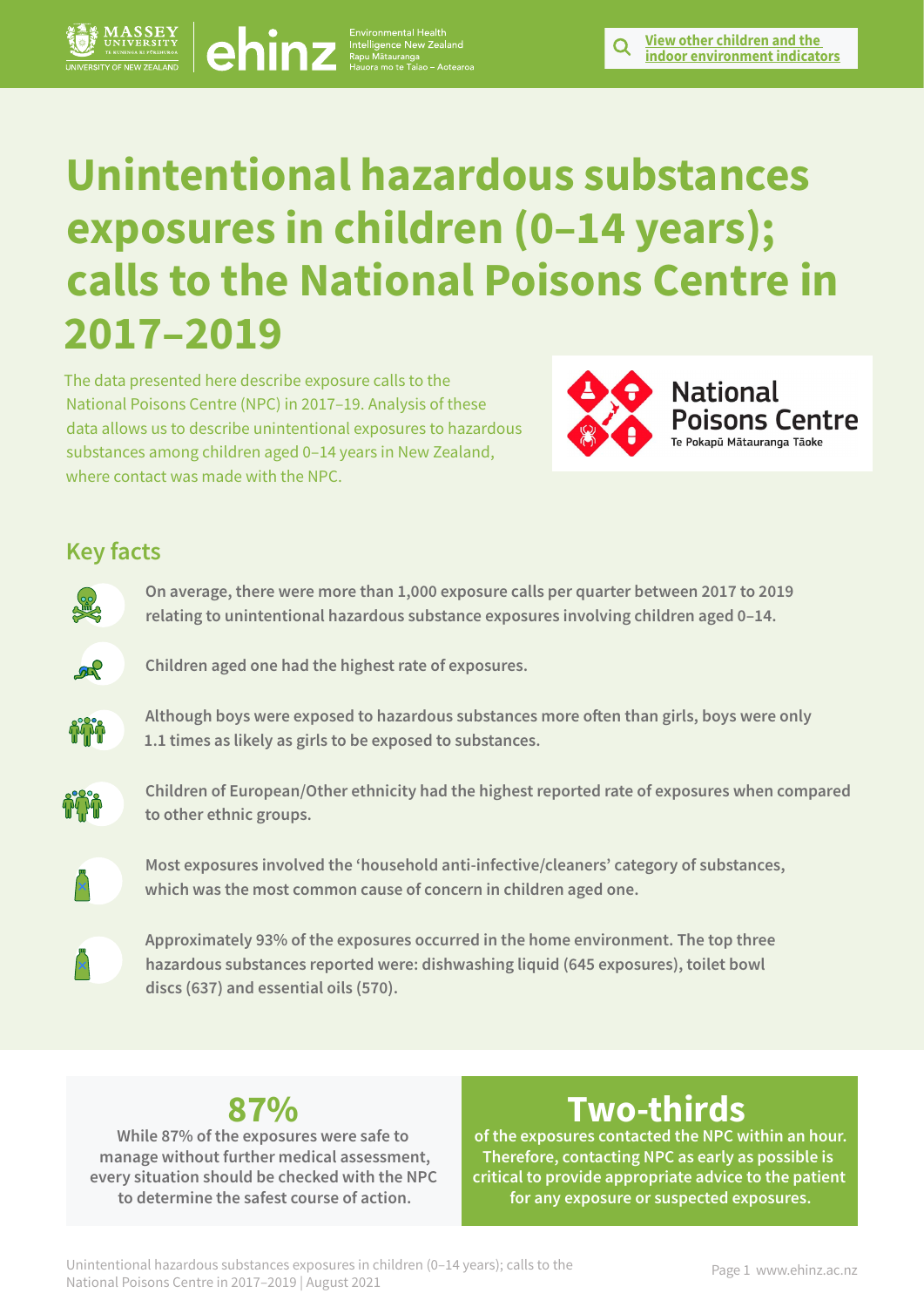# **Unintentional exposure to hazardous substances in young children remains an under-recognised public health issue**

Data from hospital discharges and the Hazardous Substances Disease and Injury Reporting Tool (Environmental Health Intelligence NZ 2020) show that across all age groups, children under five years of age continue to have the highest rate of unintentional hazardous substances-related hospitalisations and hazardous substances injury notifications. In New Zealand, poisoning is the fifth-leading cause of non-fatal unintentional injury in children aged 0–14 years (Safekids Aotearoa 2015). Even though the outcomes of paediatric poisoning incidents are rarely fatal, they lead to substantial health service use. Illness and injury from hazardous substances are largely preventable and treatable.

Anti-infectives/cleaners, cosmetics, household detergents and other household chemicals are commonly used and stored in homes. Children, especially under the age of five, commonly spend time exploring their surroundings at home, with regular hand-mouth contact with items they encounter there. If they gain access to hazardous substances, especially if stored incorrectly or unsafely, this can lead to unintentional exposures (Safekids Aotearoa, 2015).

This factsheet reports on calls to the National Poisons Centre (NPC) on unintentional exposures to hazardous substances in children aged 0–14 years. It includes data on substances covered by the Hazardous Substances and New Organisms Act (HSNO) 1996 and Health Act 1956. Examples of exposures and substances that would be included in this analysis:

- Children swallowing cleaning products or cosmetics
- Exposure to chemical contamination of the environment such as agrichemical spray drift, cyanotoxin and carbon monoxide
- Exposure to chemicals such as solvents, or chlorine, contact dermatitis from chemicals, an injury from fireworks, or inhalation or 'huffing' of butane

These Acts do not cover medicines in finished dose form, alcohol when classified as a food item, chemical toxins associated with food (food poisoning), nor radioactive materials as these are covered by different legislation. Manufactured items (e.g. button batteries) are also not covered in the HSNO Act. Any substances not covered by the two Acts are excluded, and only cases where at least one hazardous substance was involved in the exposure are included in this analysis.



**The National Poisons Centre provides a 24/7 free telephone service for enquiries about exposures to any substances.**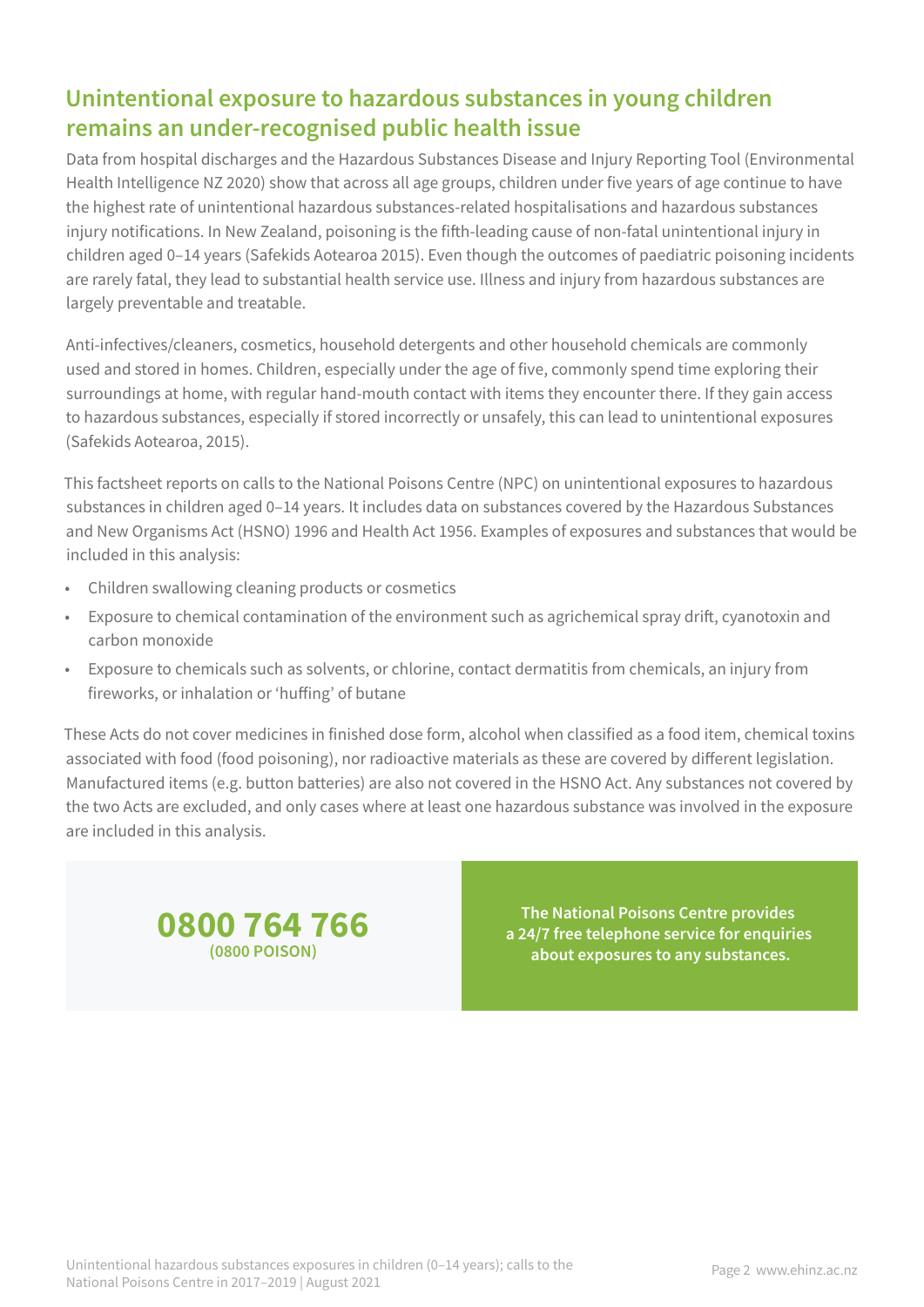# **More than 1,000 exposures related to hazardous substances in each quarter**

From 2017 to 2019, NPC provided risk assessment and management advice relating to 13,485 children aged 0–14 years who had been unintentionally exposed to 14,077 substances. During this period, there was an average of 1,173 exposures per quarter.

The exposure rate has remained relatively stable between 2017– 2019 (Figure 1).

### **Figure 1: Unintentional hazardous substance exposure events for children under the age of 15 years, by quarterly/year (crude rate per 100,000)**



**Note 1:** 95% confidence intervals have been presented as error bars.

**Note 2:** When there were multiple calls about the same exposure incident ('linked calls'), all linked calls were excluded.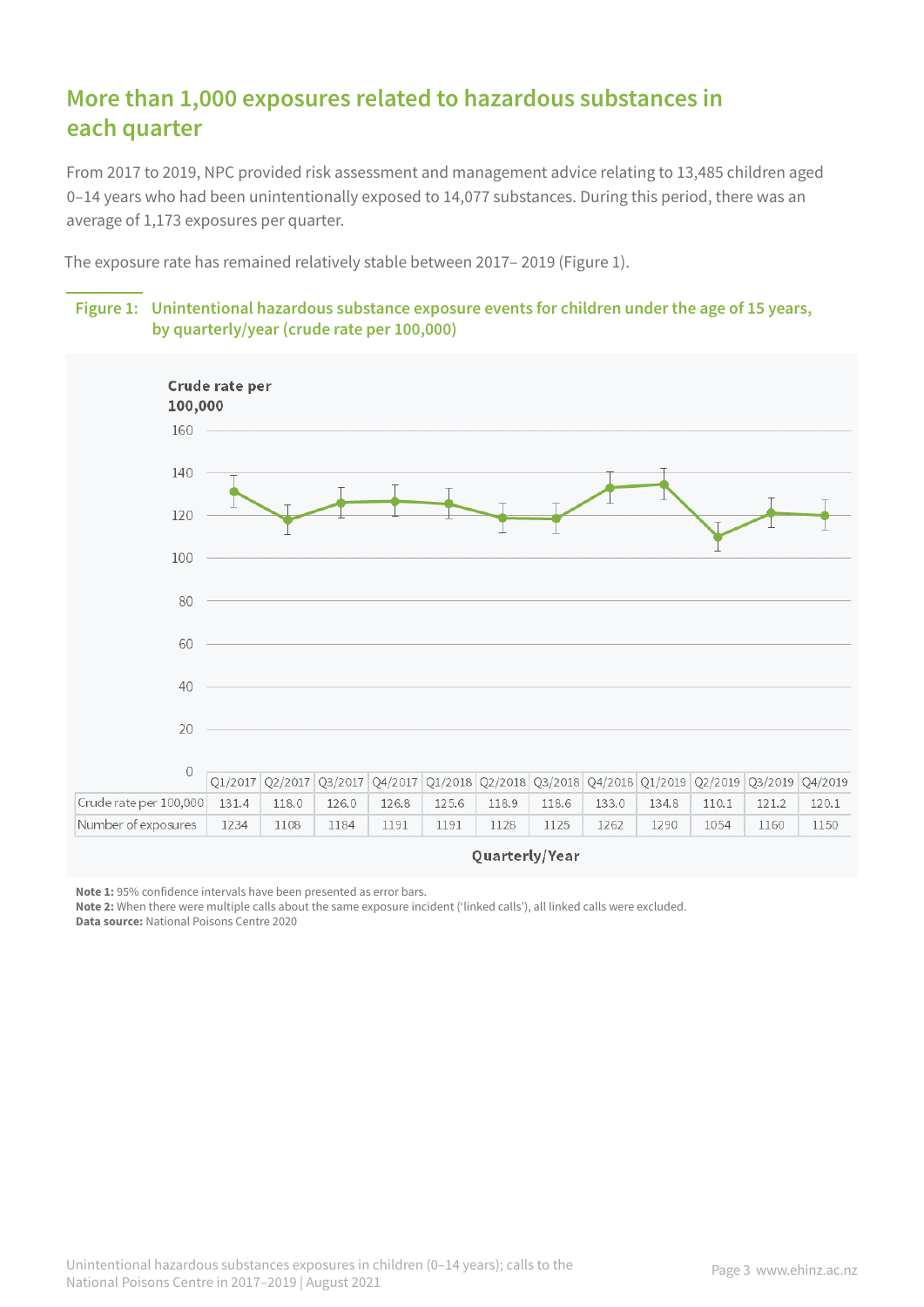# **One-year-old had the highest rate of exposures**

Of all hazardous chemical exposure calls from 2017 to 2019 in children under 15 years, 5745 (42.6%) were relating to one-year-old children. Children aged one had the highest rate of exposures (3164.2 per 100,000 Figure 2). Their developmental stage makes them more prone to ingestion because of their curiosity to explore their surroundings and a desire to put things in their mouth (Safekids Aotearoa 2015).



### **Figure 2: Unintentional hazardous substance exposure events, by age group, 2017–2019 (crude rate per 100,000 population)**

**Note 1:** 95% confidence intervals have been presented as error bars.

**Note 2:** A total of 517 (3.8%, 517 out of 13,485) children of unknown age were excluded from this graph.

Further, when there were multiple calls about the same exposure incident ('linked calls'), all linked calls were excluded. **Data source:** National Poisons Centre 2020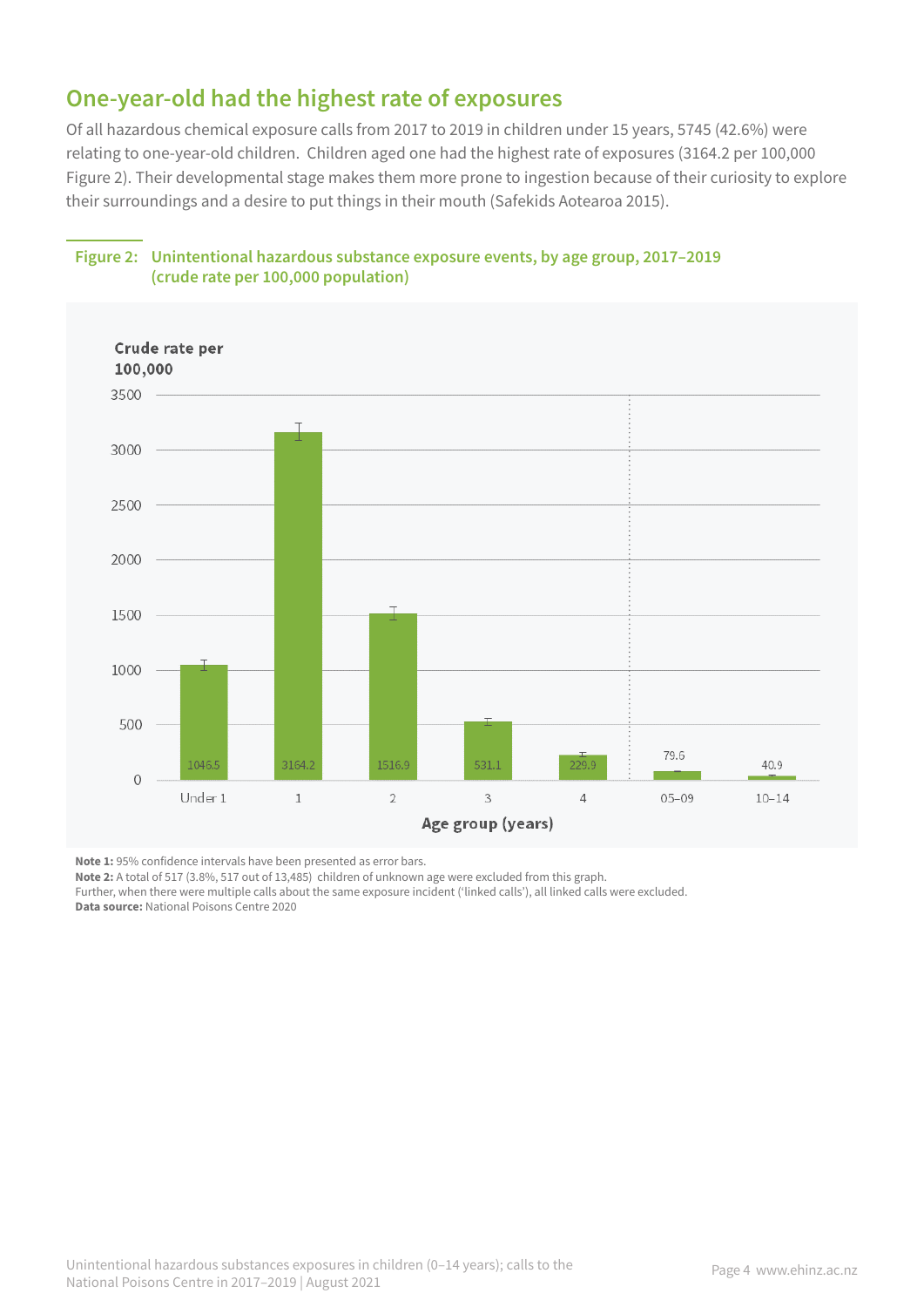# **Although boys were exposed to substances more often than girls, boys were only 1.1 times as likely as girls to be exposed to substances**

From 2017 to 2019, the substances exposure rate was 493.8 per 100,000 (7,198 exposures) for boys, compared with 433.0 per 100,000 (5,983 exposures) for girls. Although the exposure rate is higher for boys than girls, boys were only 1.1 times as likely as girls to be exposed to substances.

The rate of exposures to hazardous substances for boys aged one was 3290.2 per 100,000 (3,050 exposures), compared to 2960.8 per 100,000 (2,631 exposures; Figure 3) for girls of the same age. There is a similar pattern for children aged one to four and 10–14 years, where boys experienced unintentional hazardous substances exposures more often than girls.

However, there were no differences in unintentional exposure rates between boys and girls in children aged under one year and 05–09 years age group.

### **Figure 3: Unintentional hazardous substance exposure events, by sex and age group, 2017–2019 (crude rate per 100,000 population)**



**Note 1:** 95% confidence intervals have been presented as error bars.

Note 2: A total 714 children were excluded from this graph. These included 517 children where the age was unknown and 197 children where the sex was unknown/unspecified or other. Further, when there were multiple calls about the same exposure incident ('linked calls'), all linked calls were excluded.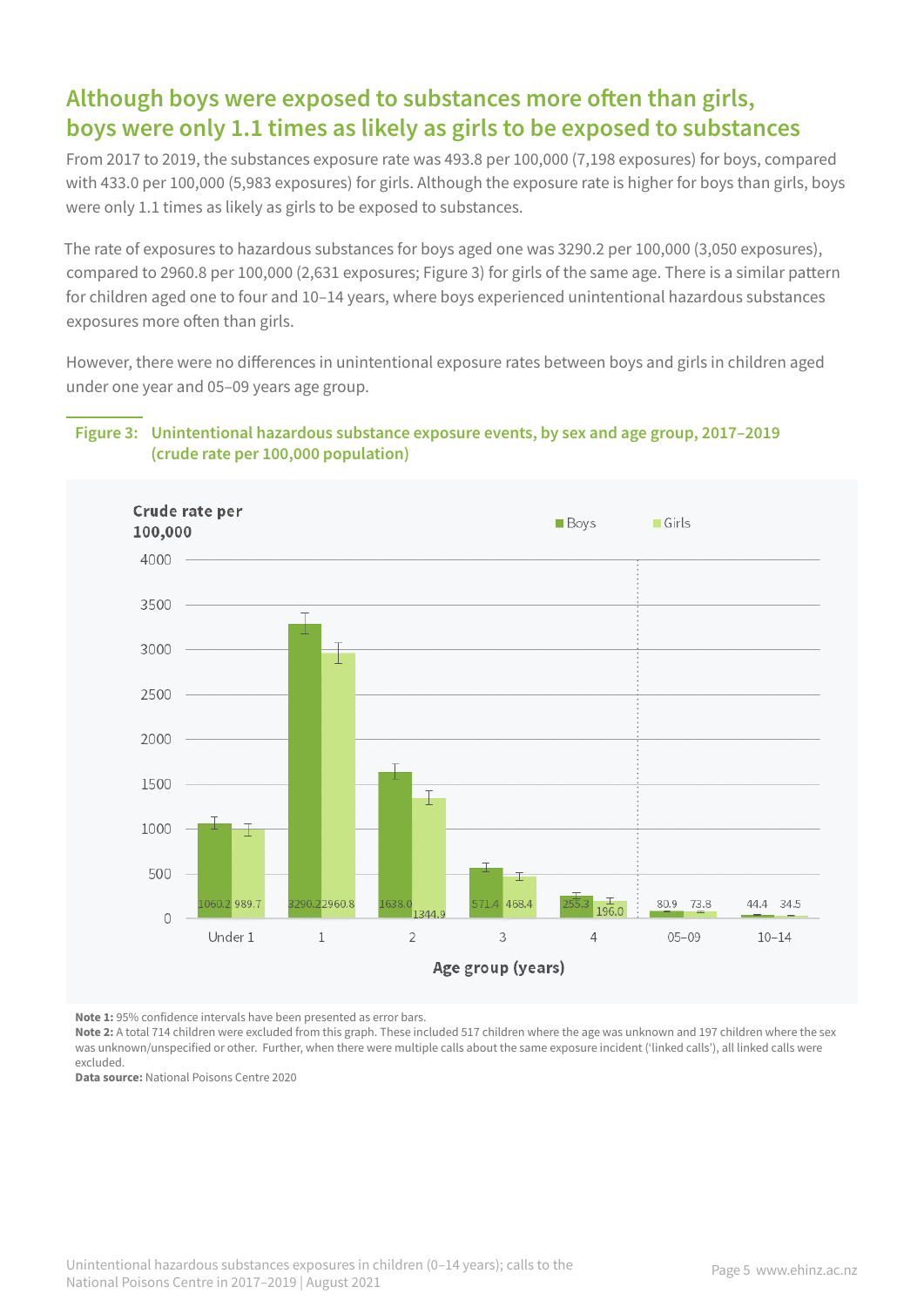# **Children of European/Other ethnicity had the highest reported rate of exposures**

Children of European/Other ethnicity aged between 0–14 years accounted for 52% (7,048 exposures) of all unintentional exposures to hazardous substances between 2017–2019, Māori children for 14% (1,941 call exposures), Asian children for 4% (549 call exposures), and Pacific children for 3% (350 call exposures). However, a large number of patient records (3,597 exposures; 26.7%) had an unknown ethnicity.

The rate (504.2 per 100,000) in the use of the NPC service for European/Other children was twice the rate of 252.9 per 100,000 for Māori children (Figure 4).



### **Figure 4: Unintentional hazardous substance exposure events, by prioritised ethnicity, 2017–2019 (crude rate per 100,000 population)**

**Note 1:** 95% confidence intervals have been presented as error bars**.** 

**Note 2:** A total of 3,597 children (26.7%) where ethnicity was unknown were excluded from this graph. Further, when there were multiple calls about the same exposure incident ('linked calls'), all linked calls were excluded.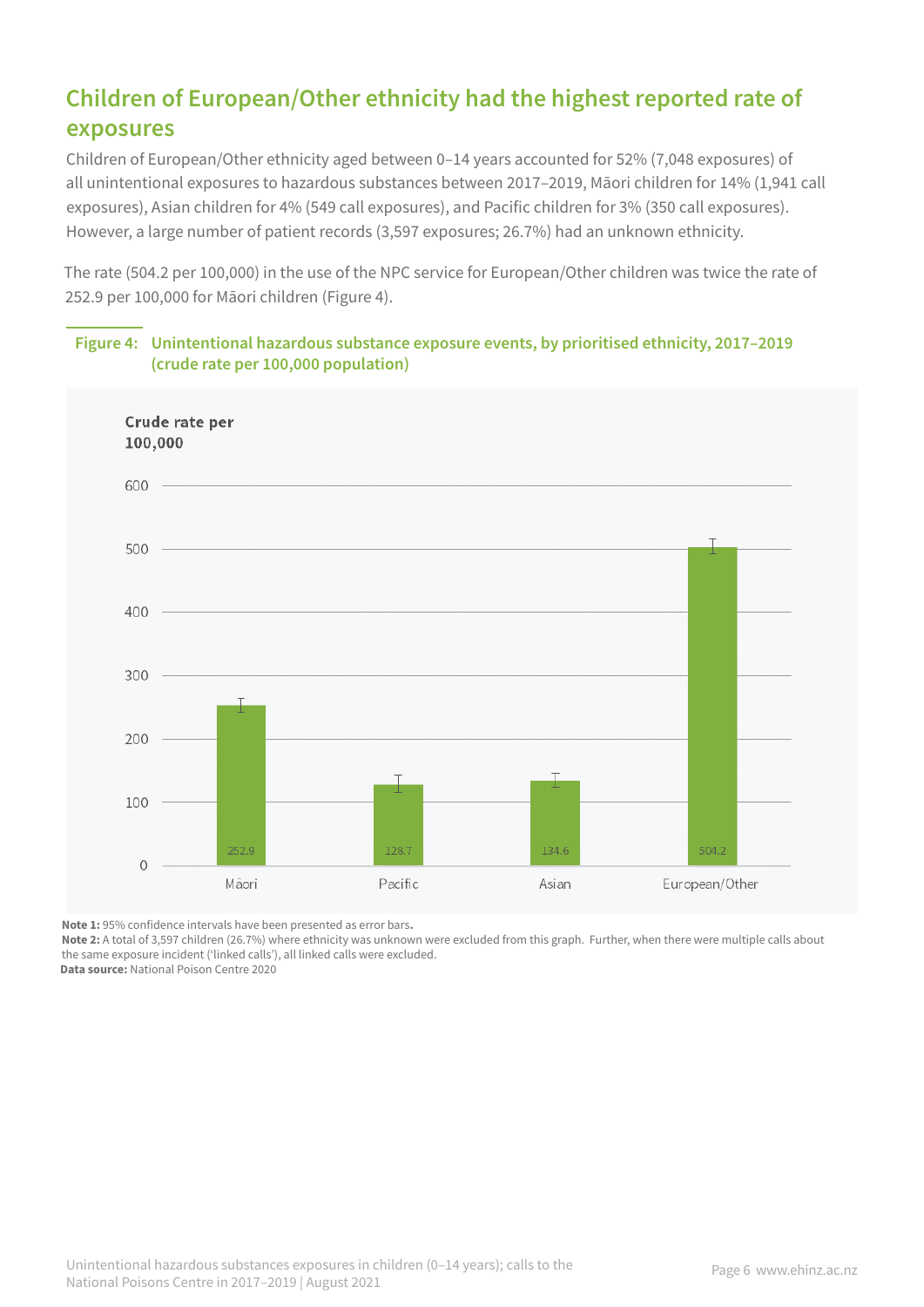# **'Household anti-infective/cleaners' were the most common substance category reported to NPC in children aged one year**

Of the 5,872 unintentional exposures to hazardous substances among children aged one year, 1,513 were due to 'household anti-infective/cleaners'. One-year-olds may be at greater risk of acute 'household anti-infective/ cleaners' exposures because they are more likely to put things in their mouth and spend time on the floor, where many cleaners are used or may be found. Children aged one year were more than twice as likely as children aged two years to be exposed to hazardous substances from 'household anti-infective/cleaners' (eg, toilet bowel disc, household bleach, multi-purpose cleaner, sanitiser).

The second highest rate of unintentional exposures was from 'cosmetics', including hand wash, nail polish and perfume, particularly affecting children aged one (651.6 per 100,000; 1183 exposures).

Children aged one year also had higher rates of unintentional exposures from 'household detergents' and 'essential oils/fragrances' than children in other age groups (Figure 5).

### **Figure 5: Unintentional hazardous substance exposure events, by top four substance categories and age group, 2017–2019 (crude rate per 100,000 population)**



**Note 1:** 95% confidence intervals have been presented as error bars**.**

Note 2: A total of 556 exposuress with unknown age were excluded from this graph. Further, when there were multiple calls about the same exposure incident ('linked calls'), all linked calls were excluded. Only the top four substance categories are listed. **Data source:** National Poisons Centre 2020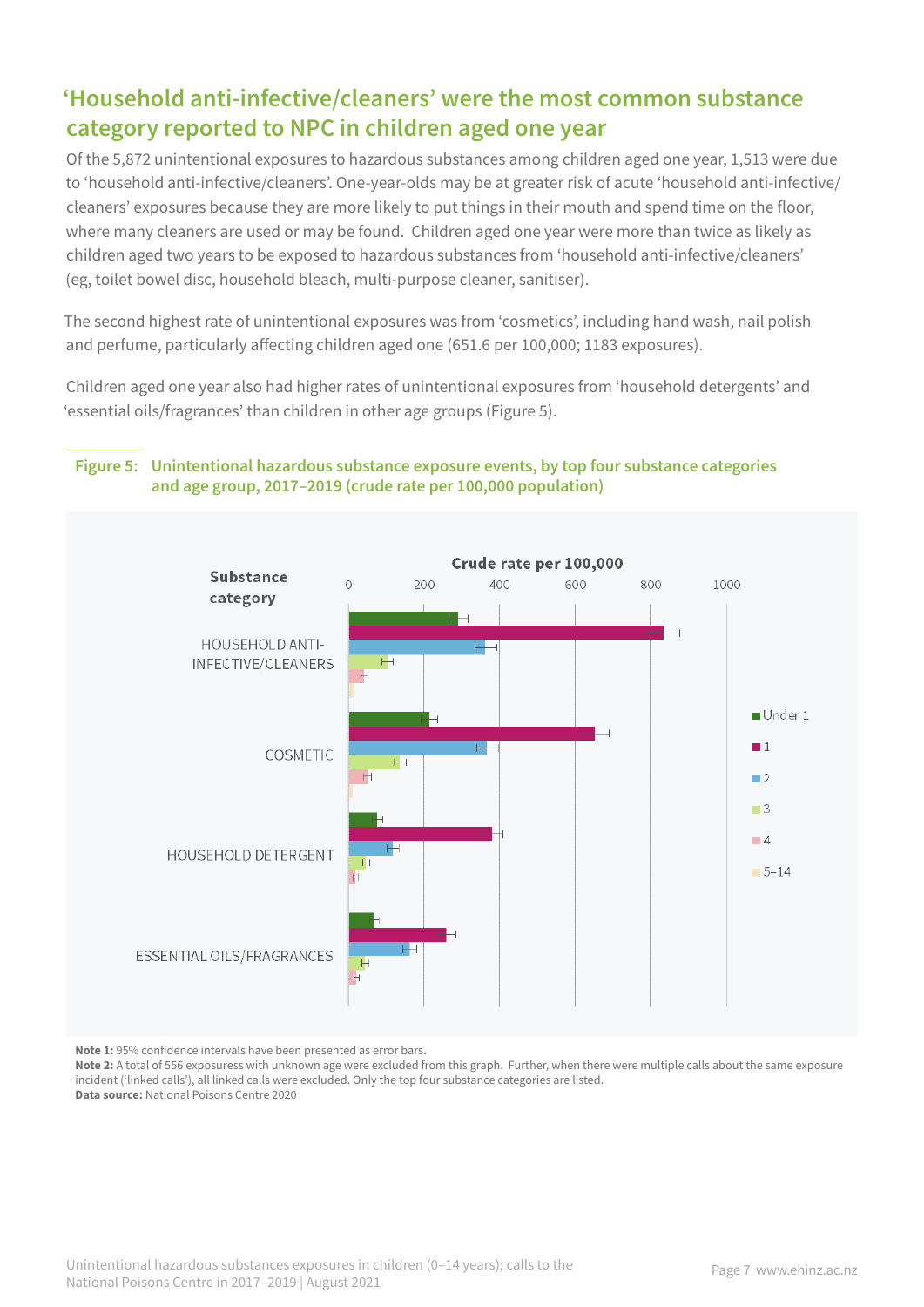# **The top three substances reported to the NPC were dishwashing liquid, toilet bowl discs and essential oils**

Dishwashing liquids were the most common substances ingested unintentionally by children aged 0–14 years (645 out of 14,077 total exposures), followed by toilet bowl discs (637 exposures) and essential oils (574 exposures; Figure 6). Approximately 93% of the exposures occurred in the home environment.



### **Figure 6: Unintentional hazardous substance exposure events by top four classifications, top 20 substance names, 2017–2019.**

**Note:** Only the top 4 categories and the top 20 substances are listed. When there were multiple calls about the same exposure incident ('linked calls'), all linked calls were excluded.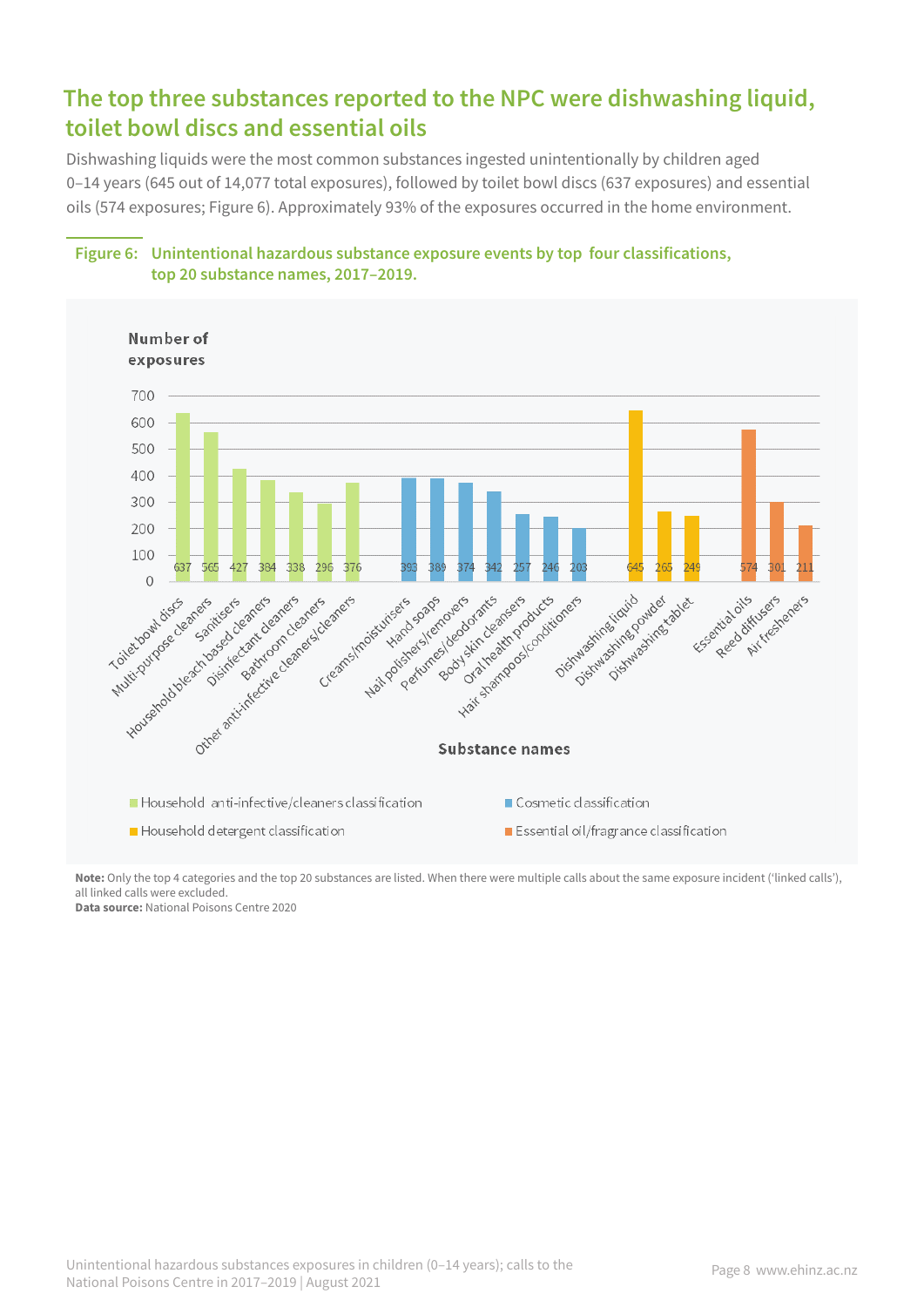Among the 'household anti-infective/cleaners' classification, toilet bowl discs (637 exposures) were the most common cause of unintentional exposures, followed by multi-purpose cleaners (565 exposures) and sanitisers (427 exposures; figure 6). Children can be attracted to bright, nice-smelling, attractively packaged items and items in packaging resembling food items (Safekids Aotearoa 2015).

Among 2,833 exposures involving the 'cosmetic' classification, 393 were related to creams/moisturisers, 389 to hand soaps, and 374 to nail polishers/removers (Figure 6).

Among 1,276 exposures involving the 'household detergent' classification, dishwashing liquid was the most common substance (645 exposures), followed by dishwashing powder (265 exposures) and dishwashing tablet (249 exposures; Figure 6).

Among 1,127 exposures involving the 'essential oils/ fragrances' classification, essential oils such as tea tree oil, eucalyptus oil and lavender oil were the most common substances (574 exposures), followed by reed diffusers (301 exposures) and air fresheners (211 exposures; Figure 6). Essential oils have gained popularity in recent years and are often marketed as a natural solution for stress, sleep problems and other illness. However, they can be dangerous when ingested (Lee et al 2019).

**Packaging of non-consumable substances such as cleaners and chemicals should not resemble the packaging design of a food product.** 

**National Poisons Centre and Safekids Aotearoa recommend that all products should be locked up and away from where children can gain unsupervised access.** 

**Source:** Safekids Aotearoa 2015 **Source:** National Poison Centre 2021 & Safekids Aotearoa 2015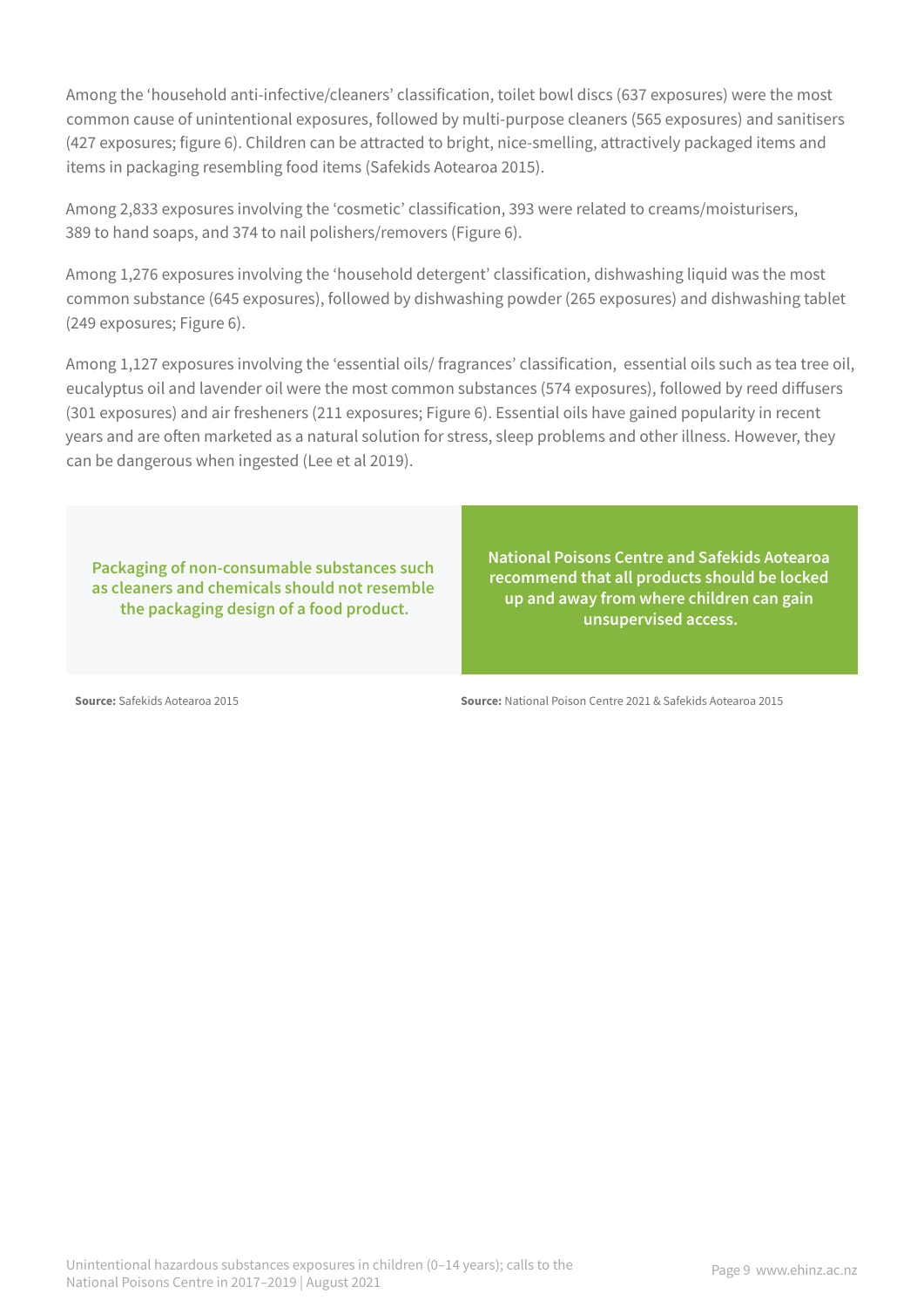# **Eighty-seven percent of the exposures did not require a medical assessment**

From 2017 to 2019, a total of 14,077 (87%) paediatric patients aged 0–14 years were given advice for selftreatment or that no treatment was required, while 246 (2%) cases required more information before definite advice could be given. A total of 1,513 patients (11%) were referred for medical assessment.

Substances that children may potentially be exposed to at home have different risk profiles for causing harm. Exposures to some substances present more risk than others. For example, the highest proportion of medical referrals per substance category was for paediatric patients who had ingested clove oil (80.0% referred), followed by drain cleaners (54.5%) and hair dyes (25.7%; Table 1).

Every exposure is unique and should be checked with the NPC to determine the safest course of action. Based on the risk assessment and potential harm, the NPC may recommend a child be evaluated by a GP or go to the hospital for further management, or the situation may be appropriate for staying at home.

### **Table 1: Unintentional hazardous substance exposure events, by classification break down, medical referral status, 2017–2019**

|                                   | Medical referral n(%) |            |                        |
|-----------------------------------|-----------------------|------------|------------------------|
| <b>Essential oils/fragrances</b>  | <b>Yes</b>            | <b>No</b>  | <b>Total exposures</b> |
| Clove oils                        | 32(80.0)              | 8(20.0)    | 40                     |
| Reed diffusers                    | 67(22.2)              | 234 (77.8) | 301                    |
| Essential oils                    | 106(18.5)             | 468 (81.5) | 574                    |
| Air fresheners                    | 21(10.0)              | 190 (90.0) | 211                    |
| Household anti-infective/cleaners |                       |            |                        |
| Drain cleaners                    | 6(54.5)               | 5(45.5)    | 11                     |
| Household bleach based cleaners   | 84 (21.9)             | 300(78.1)  | 384                    |
| <b>Bathroom cleaners</b>          | 59 (19.9)             | 237(80.1)  | 296                    |
| Kitchen cleaners                  | 24(19.0)              | 102 (81.0) | 126                    |
| Disinfectant cleaners             | 60(17.8)              | 278 (82.2) | 338                    |
| Other cleaners                    | 56 (14.9)             | 320(85.1)  | 376                    |
| Sanitisers                        | 58 (13.6)             | 369 (86.4) | 427                    |
| Multi-purpose cleaners            | 52(9.2)               | 513 (90.8) | 565                    |
| Window/glass cleaners             | 9(9.0)                | 90 (91.0)  | 99                     |
| Floor/carpet cleaners             | 8(8.0)                | 92(92.0)   | 100                    |
| Toilet bowl discs                 | 4(0.6)                | 633 (99.4) | 637                    |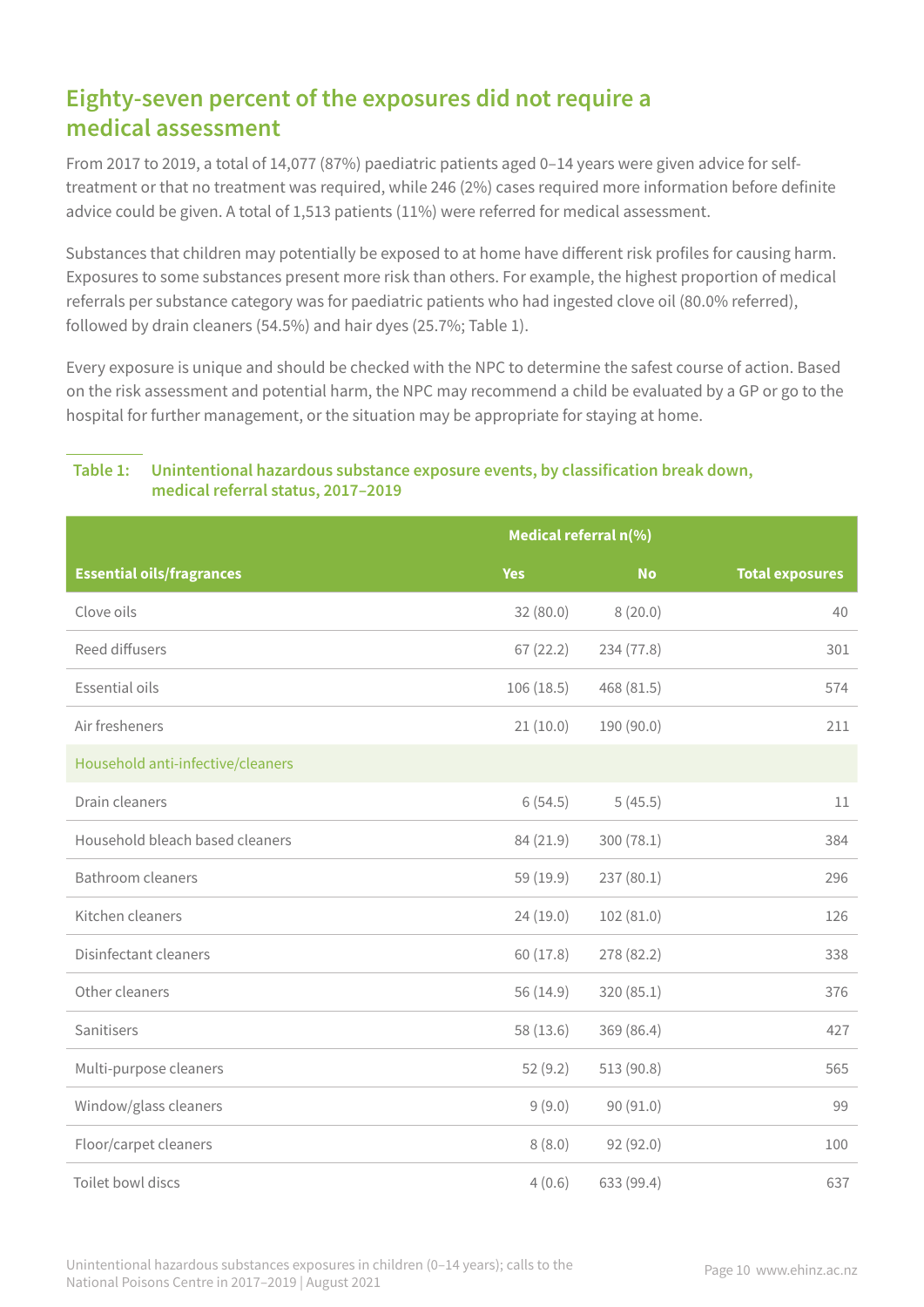| Cosmetics                   |          |            |     |
|-----------------------------|----------|------------|-----|
| Hair dyes                   | 9(25.7)  | 26 (74.3)  | 35  |
| Oral health products        | 33(13.4) | 213(86.6)  | 246 |
| Nail polishers/removers     | 41(11.0) | 333 (89.0) | 374 |
| Hair stylings               | 6(9.8)   | 55 (90.2)  | 61  |
| Creams/moisturisers         | 30(7.6)  | 363 (92.4) | 393 |
| Perfumes/deodorants         | 25(7.3)  | 317 (92.7) | 342 |
| Sunscreens                  | 9(5.9)   | 144 (94.1) | 153 |
| <b>Facial cleaners</b>      | 4(5.7)   | 66 (94.3)  | 70  |
| Body skin care cleansers    | 13(5.1)  | 244 (94.9) | 257 |
| Hair shampoos/conditioners  | 8(3.9)   | 195 (96.1) | 203 |
| Makeups/removers            | 4(3.0)   | 128 (97.0) | 132 |
| Other                       | 5(2.8)   | 171 (97.2) | 176 |
| Hand soaps                  | 7(1.8)   | 382 (98.2) | 389 |
| <b>Household detergents</b> |          |            |     |
| Dishwashing powder          | 12(4.5)  | 253(95.5)  | 265 |
| Dishwahsing tablet          | 10(4.0)  | 239 (96.0) | 249 |
| Dishwashing liquid          | 22(3.4)  | 623 (96.6) | 645 |

**Note:** Only the top 4 substance classification were listed. When there were multiple calls about the same exposure incident ('linked calls'), all linked calls were excluded.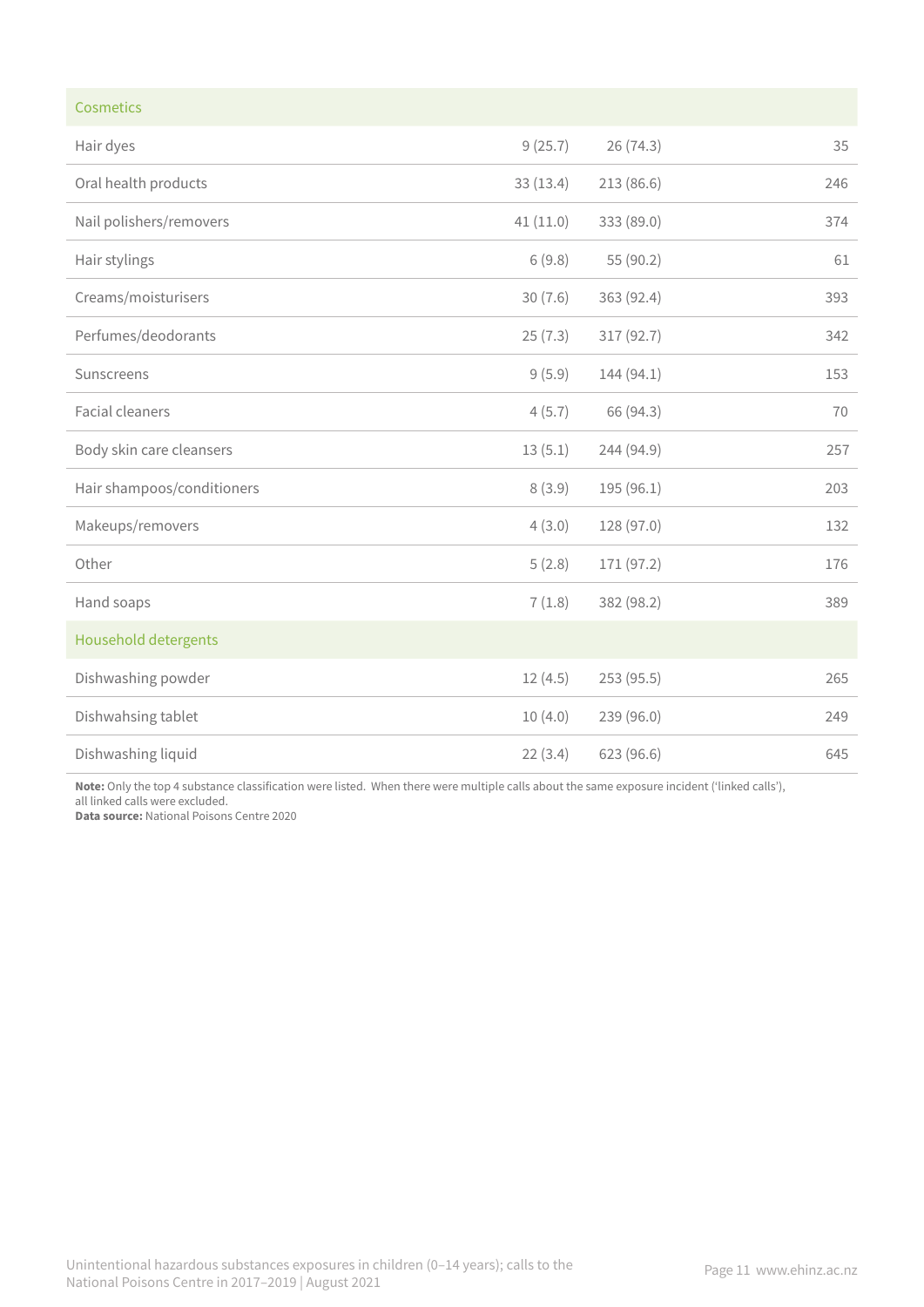# **Two-thirds of the exposures made contact with the NPC within an hour, which is vital for NPC to provide appropriate advice to the patient for any exposure or suspected exposures**

From 2017 to 2019, the majority of the 9,487 exposures (67.4%) made contact with the NPC within an hour following exposure to hazardous substances; 699 (5.0%) were made between one and six hours and 1,366 (9.7%) after six hours. In 2525 cases (17.9%) the time of exposure was unknown.

Of the 9,487 calls that occurred within an hour, 58% (5,523 exposures) had contacted the NPC within 10 minutes following the exposure to hazardous substances (Figure 7).

Since the most common route of exposure was ingestion (81.8% of the cases), the onset of signs and symptoms may be delayed as it takes time to absorb the substance into the body. Hence it is expected no symptoms will be apparent for the majority of cases that contact the NPC early. However, it is still recommended to contact the NPC as soon as possible after an exposure occurs so a risk assessment can be performed and appropriate advice provided to safely manage the situation.

### **Figure 7: Unintentional exposures to hazardous substances where contact with NPC was made within one hour, by proportion of contacts within time frames elapsed after exposure, 2017–2019**



**Note:** When there were multiple calls about the same exposure incident ('linked calls'), all linked calls were excluded. **Data source:** National Poisons Centre 2020